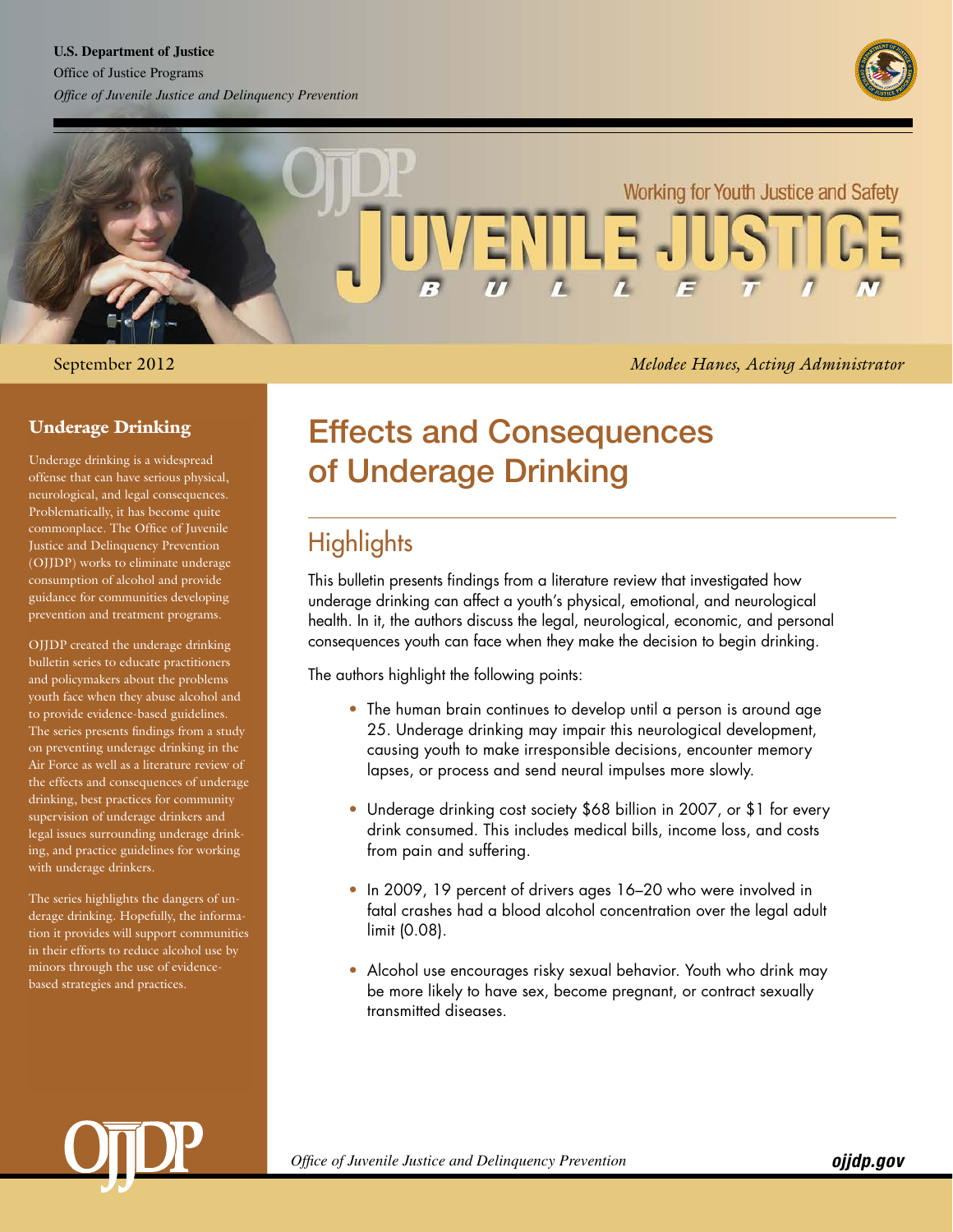September 2012

# Effects and Consequences of Underage Drinking

By raising the drinking age to 21 across the United States, Congress has provided a highly effective strategy to increase youth health and safety. Tens of thousands of lives have been saved in traffic crashes alone. Nonetheless, youth and young adults under age 21 often drink alcoholic beverages. Alcohol consumption is often accepted as normal adolescent and young adult behavior. According to a 2011 report from the National Institute on Drug Abuse, by the time teenagers reached grade 12, almost 71 percent had used alcohol at least once in their lives and 41.2 percent had drunk alcohol during the past month (National Institute on Drug Abuse, 2011). Older adolescents and young adults drink at even higher levels, especially those who attend college (National Institute on Drug Abuse, 2011).

Despite the significant progress that has been made in reducing adolescent drinking and related problems, when a behavior is as pervasive as alcohol use among youth and young adults under age 21, the general public may be tempted to question the emphasis being placed on it. Alcohol use is often considered a rite of passage, and adults who furnish alcohol to minors often abet this use. This casual attitude ignores the serious consequences of alcohol abuse by minors. This bulletin discusses adolescents' neurological, social, and emotional development and examines why youth begin drinking alcohol. It then reviews literature that addresses the neurological, health, behavioral, safety, social, academic, and justice system consequences that result when youth and young adults engage in underage drinking.

### Adolescent Brain Development

Scientists once thought that human brains reached their maximum growth in childhood; however, recent research indicates that brain development continues until about age 25 (Coalition for Juvenile Justice, 2006). Consumption of alcohol during the adolescent years can affect brain development and may result in long-term negative effects, including those described below.

- In a study comparing the brains of youth ages 14 to 21 who did and did not abuse alcohol, researchers found that the hippocampi of drinkers were about 10 percent smaller than in those who did not drink. Not only is this finding significant, since the hippocampus is a part of the brain that handles memory and learning, but such effects may be irreversible (American Medical Association, 2010). Alcohol can interfere with adolescents' ability to form new, lasting, and explicit memories of facts and events (Hiller-Sturmhofel and Swartzwelder, n.d.). This has obvious implications for learning and academic performance.
- Alcohol has toxic effects on the myelination process in adolescents (Medical News Today, 2005). Myelination helps stabilize and speed brain processes. Disruption of the myelination process can lead to cognitive deficiencies (Lewohl et al., 2000).
- The pharmacological effects of alcohol and other chemical substances most immediately interfere with optimal brain functioning. Continued use of alcohol and other drugs over time may keep youth from advancing to more complex stages of thinking and social interaction. Youth with alcohol use disorders often perform worse on memory tests and have diminished abilities to plan (Bonnie and O'Connell, 2004).

### Adolescent Social and Emotional Development

Adolescents have unique social and emotional characteristics and undergo physical and cognitive changes that can affect their social and emotional development. Some of these characteristics and changes can increase the likelihood that youth will find themselves in dangerous and risky situations when using alcohol at a time when they are particularly vulnerable to negative outcomes from drinking. Understanding adolescents' social and emotional development can provide greater insight into underage drinking, its dangers, and ways to prevent it.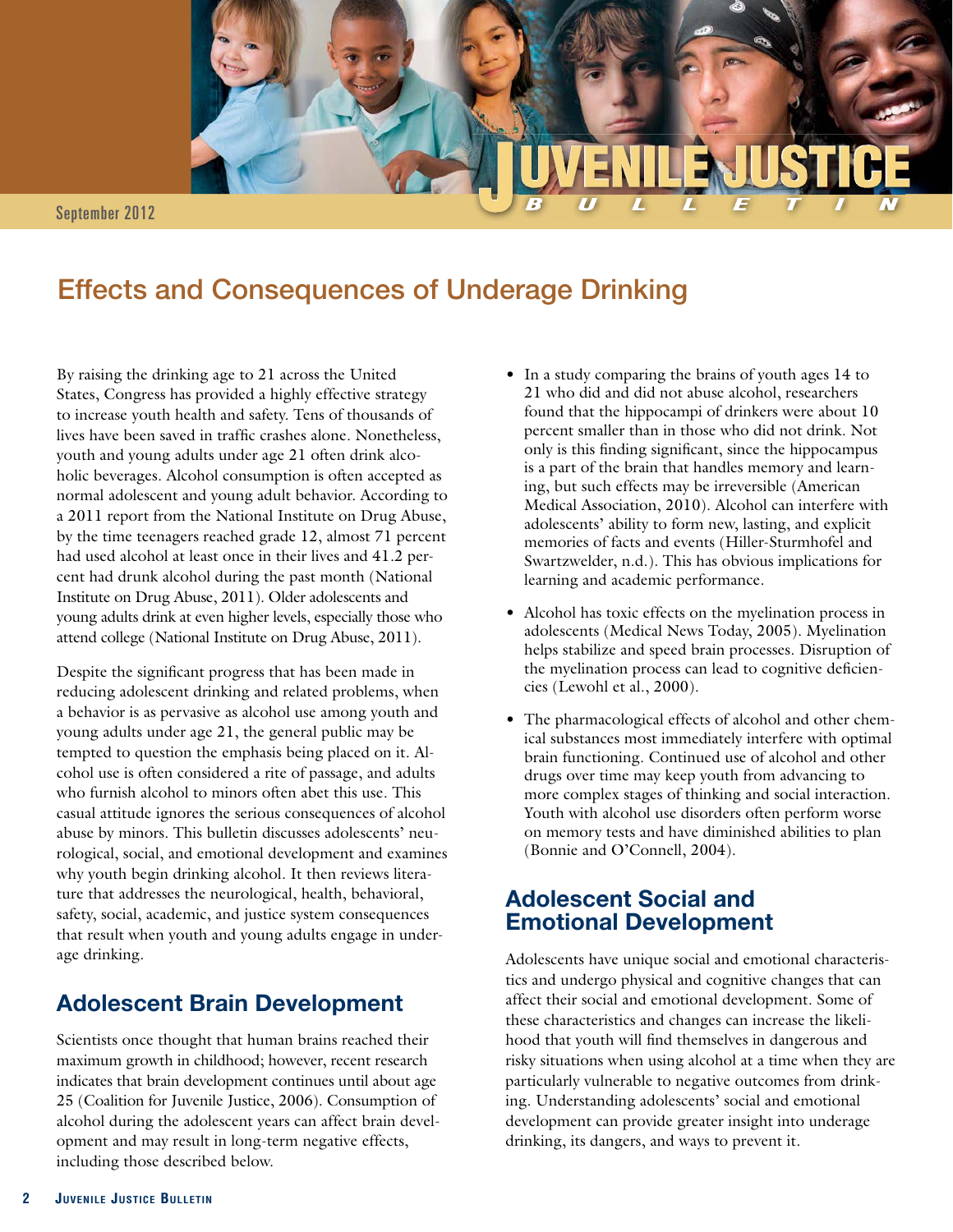As adolescents struggle for independence and create a personal identity, relationships with their family and peers change. Peer groups may become more important to youth than their families, and peers often provide some of the same functions that family did earlier. Peers become the bridge between the family and the adult social roles the young person must assume (Berk, 2009). Youth look to their peers for support, approval, and belonging. They tend to choose peers who are similar to themselves (Vernon, 2002).

To gain acceptance from their peers, youth tend to dress alike, use similar speech patterns, be enamored of the same heroes, and listen to the same music. They want to steer clear of humiliation, so they try to look and act like their peers to avoid disapproval and negative judgments (Vernon, 2002). Peer pressure often convinces youth to engage in activities to gain one another's approval. This tendency may lead to alcohol use.

On the other hand, some youth face social rejection or neglect and have few peer relationships. These youth are at higher risk for a variety of problems, such as social isolation or withdrawal, lack of appropriate social skills development, and low self-esteem (Holmes, 1995). Furthermore, rejection or neglect may contribute to these youth joining together in antisocial groups.

Whether their peers accept or reject them, youth develop new behavior patterns during adolescence. Caissy (1994) describes a variety of adolescent behavioral characteristics that guide social development:

- • **Experimentation.** Youth try different social roles and identities to discover who they are. This may include harmless experiments such as new hairstyles, makeup, dress, and music, or more harmful experimentation such as alcohol and drug use.
- • **Rebellion.** Youth rebel against adult authority as a means of learning to make decisions. They often do exactly the opposite of what adults want them to do. Sources of conflict may include curfews, smoking, drinking alcohol, the use of other psychoactive substances, or academic performance.
- • **Talking and socializing.** Youth may talk on the telephone, send text messages, interact on social media sites (e.g., MySpace, Facebook, Twitter), or hang out with friends at the mall to socialize. The peer group provides a social form of self-evaluation, and youth need feedback from their peers (Newton, 1995).
- Preoccupation with themselves. Youth tend to focus on their needs. They feel they are the topic of others' conversations and others are watching them constantly. They may spend long periods of time self-grooming, monopolizing the telephone or computer, or engaging in other self-centered activities.

• Risk taking. Youth often do not realize the consequences that their behavior will have and may take risks because they believe nothing bad will happen to them.

Adolescents undergo many physical and mental changes before they become adults. In addition to their predisposition to peer pressure and social experimentation, adolescents' brains continue to develop through their midtwenties and may be highly vulnerable to the effects of alcohol and other substances.

### Factors Contributing to Underage Drinking

Youth and young adults begin to drink alcohol for a variety of reasons. Resource and treatment providers must understand these motives when working with underage drinking offenders and targeting issues. These factors are discussed below.

### Emotional Satisfaction From Drinking

Young drinkers want to feel different when they drink. Some of the reasons youth drink include (Johnson, 2004; Bonnie and O'Connell, 2004):

- To relax and lower their inhibitions in social situations.
- To reduce stress, tension, and worries.
- • To increase courage and feelings of power.
- To enhance sexual attractiveness and performance.
- To satisfy their curiosity about the feelings that alcohol produces or feel more grown up.

### Personal Characteristics of Underage Drinkers

Many studies have identified personal characteristics that may increase the likelihood that a youth will engage in underage drinking. Impulsive or excitement-seeking youth and young adults are more likely to drink alcohol (von Diemen et al., 2008). Rebellious youth may also drink because they do not feel that they are part of society, think they are not bound by rules, and may not want success or responsibility.

Additionally, youth with mental health issues, such as depression or attention deficit hyperactivity disorder, may be at higher risk for substance abuse (Alcoholism: Clinical and Experimental Research, 2007). Similarly, youth who face mental health problems because of physical or sexual abuse may turn to alcohol and drugs as a solution to their trauma (Brannigan et al., 2004).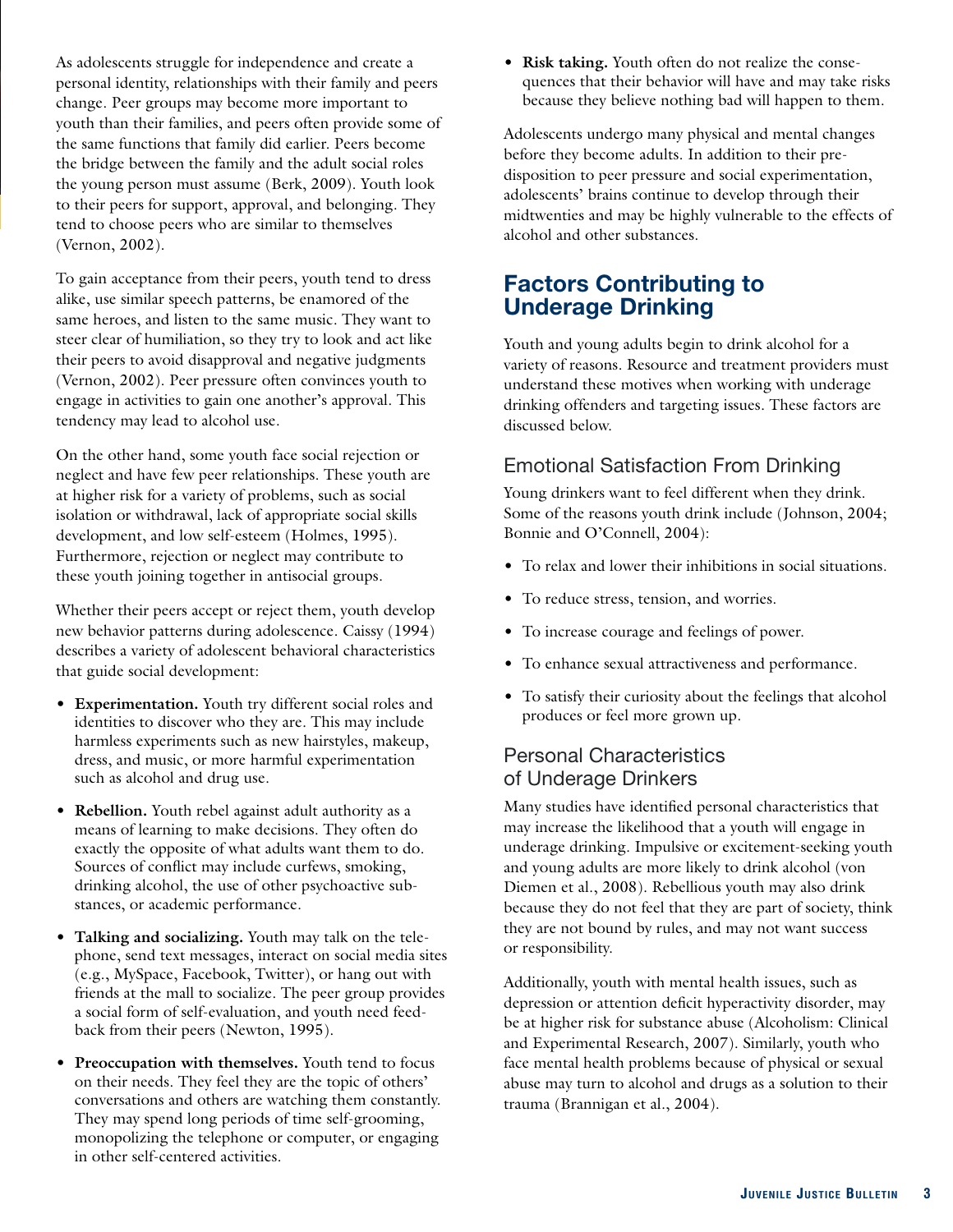### **Family Influence**

Parents and siblings can influence a youth's propensity to start drinking. For instance, studies have shown that youth are more likely to drink alcohol when at least one of their parents has a history of alcoholism and alcohol use (King and Chassin, 2004; Essau and Hutchinson, 2008). If parents do not set clear behavioral expectations or monitor their children's behavior, children may be more likely to participate in underage drinking (Bonnie and O'Connell, 2004).

Research has found that family conflict is associated with increases in adolescent alcohol use (Bray et al., 2001). Youth may turn to alcohol (or to peer groups who consume alcohol) in middle adolescence to cope with family conflict. Therefore, alcohol use should not be considered simply a normal stage of adolescent development. Instead, prevention and intervention workers should look deeper into the causes of initial alcohol use.

### Peer and School Influences

During adolescence, youth strive for acceptance by their peers. They want to fit in and often choose peer groups whose values and behaviors are similar to their own. If drinking is a typical activity for these groups, they are much more likely to drink. Underage drinking often occurs at social events that peer groups attend, such as sports events, concerts, and parties.

Numerous studies have shown that youth who demonstrate a high involvement in their school, as evidenced by good grades or participation in extracurricular and/or academic activities, are less likely to engage in underage drinking (Pacific Institute for Research and Evaluation, n.d.; Catalano et al., 2004; Henry, Swaim, and Slater, 2005). Youth with poor grades or those who frequently exhibit behavioral problems at school are more likely to drink alcohol, especially if they associate with peers who drink (Mason and Windle, 2001).

### Advertising and Media Influences

In today's culture, youth and young adults are bombarded with media and advertisements about drinking. Often, the media make drinking appear sexy and fun. Advertising may include items with alcohol brand names, and alcohol companies may sponsor popular events or give free products to young people (Jernigan and O'Hara, 2004).

Few empirical studies have examined the effects of alcohol advertising in the media. However, some evidence suggests that alcohol advertising may influence the beliefs and behaviors of young people, causing them to drink illegally (Grube, 2004).

### Youth Access to Alcohol

Not all merchants are vigilant about preventing underage youth from buying alcohol. Some youth use false identification to buy alcohol; persuade adults to buy it for them; and/or steal alcohol from parents, friends, and commercial establishments. Adults often purchase alcohol and provide it to underage drinkers at parties and events, sometimes with the permission or collusion of parents (Bonnie and O'Connell, 2004).

### Neurological Consequences of Underage Drinking

As discussed above, if youth experiment with alcohol, this use may have negative effects on the brain, which continues to develop until the midtwenties. Psychoactive substances such as alcohol produce pleasurable feelings and may diminish stress and emotional pain. These chemicals can turn on the brain's reward system, which makes people want to repeat the use of substances to obtain the same feelings. Eventually, substance use can alter the structure and chemical makeup of the brain, leading to brain disorders (Society for Neuroscience, 2008). In addition, adolescents have a diminished sensitivity to intoxication, making it possible for them to drink more alcohol without feeling very intoxicated. This may be because they have higher metabolic rates (Winters, 2009).

Alcohol use by adolescents is associated with abnormalities in the volume of the prefrontal cortex, the part of the brain that controls reasoning and impulse (Medina et al., 2008). In particular, females are vulnerable to the effects of alcohol on this part of the brain. Severe or chronic alcohol use among female adolescents may limit the development of their prefrontal cortex more than it does for males. Low prefrontal cortex development may lead to deficiencies in reasoning and impulsive behavior.

Alcohol can activate the pleasure-producing chemistry of the brain and release a pleasure-enhancing chemical called dopamine. Dopamine is released in the brain when an action satisfies a basic need or desire. With repeated alcohol use, the brain's natural capacity to produce dopamine is reduced. This leads to feelings of depression, anger, boredom, anxiety, and frustration (O'Connell, 2009).

With the use of alcohol and other drugs over time, youth may fail to advance to more complex stages of thinking and social interaction. Youth with alcohol-use disorders often perform worse on memory tests and have diminished abilities to plan (Bonnie and O'Connell, 2004). Effects may also include hallucinations, psychotic episodes, changes in sleep patterns, and changes in the ability to concentrate.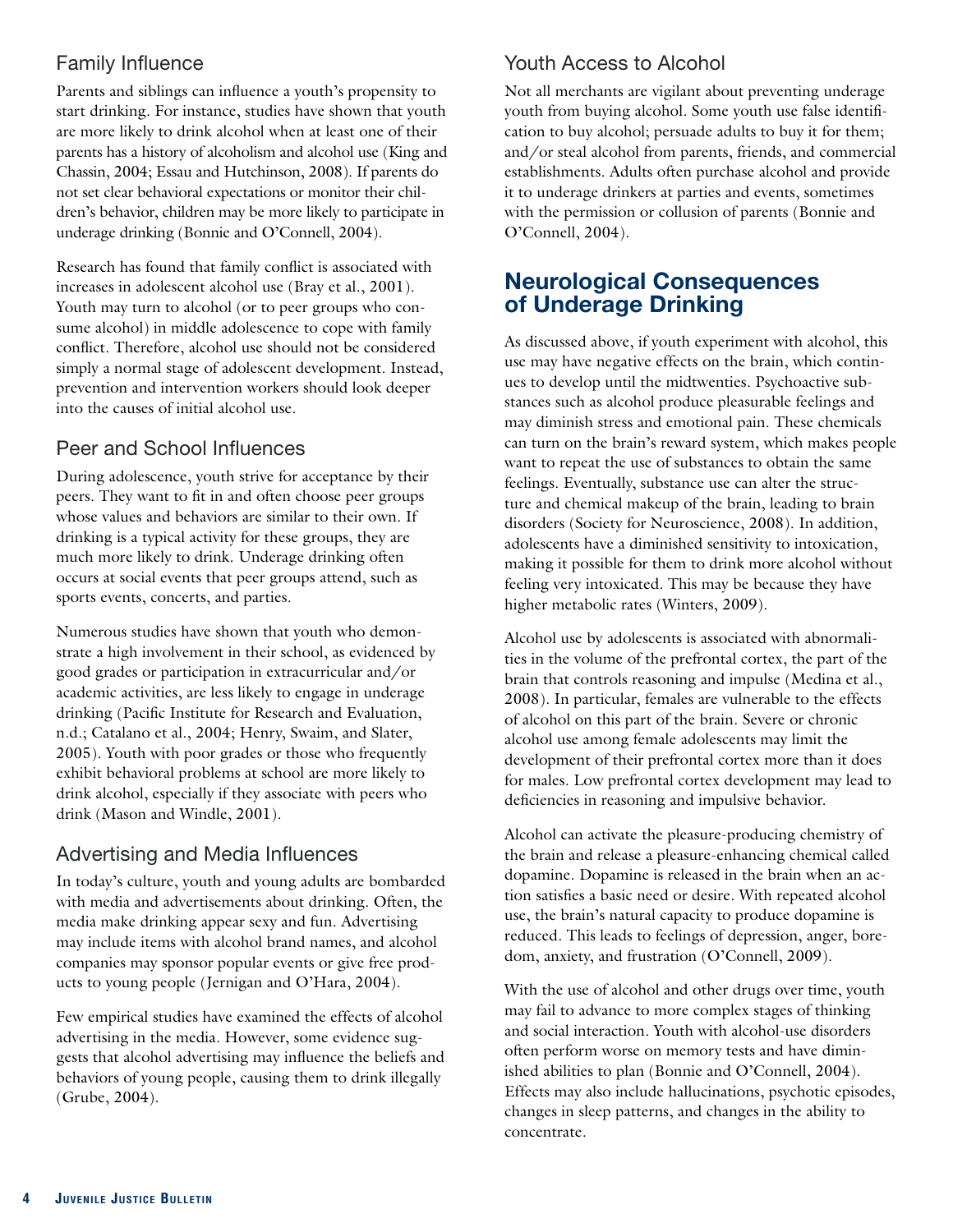### Health Consequences of Underage Drinking

Underage drinking can lead to behaviors with serious health consequences in both the short and long term. These behaviors are discussed in detail below.

### Risky Sexual Behavior

The ramifications of underage drinking and risky sexual behavior are immense. Youth who drink alcohol more commonly engage in sexual intercourse when drinking, have sexual experiences at an earlier age, have sex with multiple partners, engage in unprotected or unplanned sex, experience unexpected pregnancies, have babies with Fetal Alcohol Spectrum (FAS) disorders, and contract sexually transmitted diseases (STDs) than youth who do not drink.

According to the Youth Risk Behavior Survey (Grunbaum et al., 2002), frequent heavy drinkers were more likely than nondrinkers to have had sexual intercourse (87 percent versus 34 percent), sex before age 13 (18 percent versus 5 percent), sex with at least six different partners (31 percent versus 4 percent), and sex with at least three partners in the past month (20 percent versus 2 percent). Frequent heavy drinkers were more likely than nondrinkers to have used alcohol or drugs prior to their most recent sexual activity (52 percent versus 3 percent). Many who engage in sexual activity while drinking report having unprotected sex. Nearly 30 percent of 15- to 17-year-olds and 37 percent of 18- to 24-year-olds say they drink even though they know they may have sex when they are intoxicated and would not when sober (Bonnie and O'Connell, 2004). Another study showed that 31 percent of youth who engaged in frequent heavy drinking reported having at least six different partners, compared with only 4 percent of youth who do not drink (Hingson and Kenkel, 2004).

Youth and young adults who begin drinking early are more likely to have unplanned and unprotected sex (Hingson and Kenkel, 2004), which sometimes results in unwanted pregnancies. Youth who drink alcohol while pregnant face the risk of delivering babies with FAS disorders. Children born with FAS disorders often experience developmental delays and have other birth defects, including abnormal facial features, growth deficiencies, and central nervous system problems (Centers for Disease Control and Prevention, 2006).

Adolescents now represent half of all new cases of HIV/ AIDS (Centers for Disease Control and Prevention, 2005). Underage drinking is considered a major contributor to the likelihood that those who engage in sexual activity after consuming alcohol will be more likely to contract an STD because of impaired decisionmaking capabilities. While intoxicated, youth and young adults are more likely

to engage in risky sexual behavior, including having sex at a younger age, having unprotected sex, or having sex with multiple partners (Lopez, 2003). Youth themselves seem aware of this risk; one survey found that 52 percent of girls ages 13–18 who were surveyed listed STDs as a major health risk associated with drinking alcohol (Tildon and Kimball, 2005).

### Alcohol Poisoning

Alcohol poisoning can occur when a person drinks a large amount of alcohol in a short period of time. About 50,000 people suffer from alcohol poisoning each year, and some die as a result (Alcoholism Information Web Site, n.d.). One of the most dangerous causes of alcohol poisoning is binge drinking (Mayo Clinic, 2008), or imbibing five or more drinks in a short period of time. Teens and college students, most of whom are first-time or inexperienced drinkers, are most likely to binge drink.

### Alcohol-Related Mental Health Disorders

Early alcohol use has been shown to increase risk for chronic alcohol addiction and other alcohol problems in later life (Hingson, Heeren, and Winter, 2006; Masten et al., 2009). The American Psychiatric Association, in its *Diagnostic and Statistical Manual of Mental Disorders,* 4th ed. (DSM–IV), established two diagnoses of alcohol use disorders: alcohol abuse and alcohol dependence (American Psychiatric Association, 1994). To be diagnosed with alcohol abuse, at least one of four symptoms<sup>1</sup> must be present within a 1-year period, and to be diagnosed with alcohol dependence, at least three of seven possible symptoms<sup>2</sup> must be present within a 1-year period.

Some researchers and clinicians do not believe that this diagnostic system is adequate for youth. Adolescents tend to experience additional symptoms of problem alcohol use that are not included in these diagnostic criteria, such as blackouts, passing out, risky sexual behavior, craving, and a drop in school grades (Martin et al., 1995). On the other hand, some of the symptoms used in the DSM–IV do not occur frequently among adolescents, including withdrawal and medical problems, both of which usually appear after years of heavy drinking. Hazardous use is frequently associated with driving while intoxicated, which rarely occurs in younger adolescents who cannot drive (Martin and Winters, 1998). Martin and associates (1996) found that, as opposed to the DSM–IV diagnostic criteria, adolescent alcohol symptoms developed in three stages. Some symptoms of dependence typically occurred before abuse symptoms. Their proposed stages are shown in table 1 (page 6). More recent analyses have suggested other ways of making the DSM–IV criteria more useful and accurate for adolescents (Hasin et al., 2003).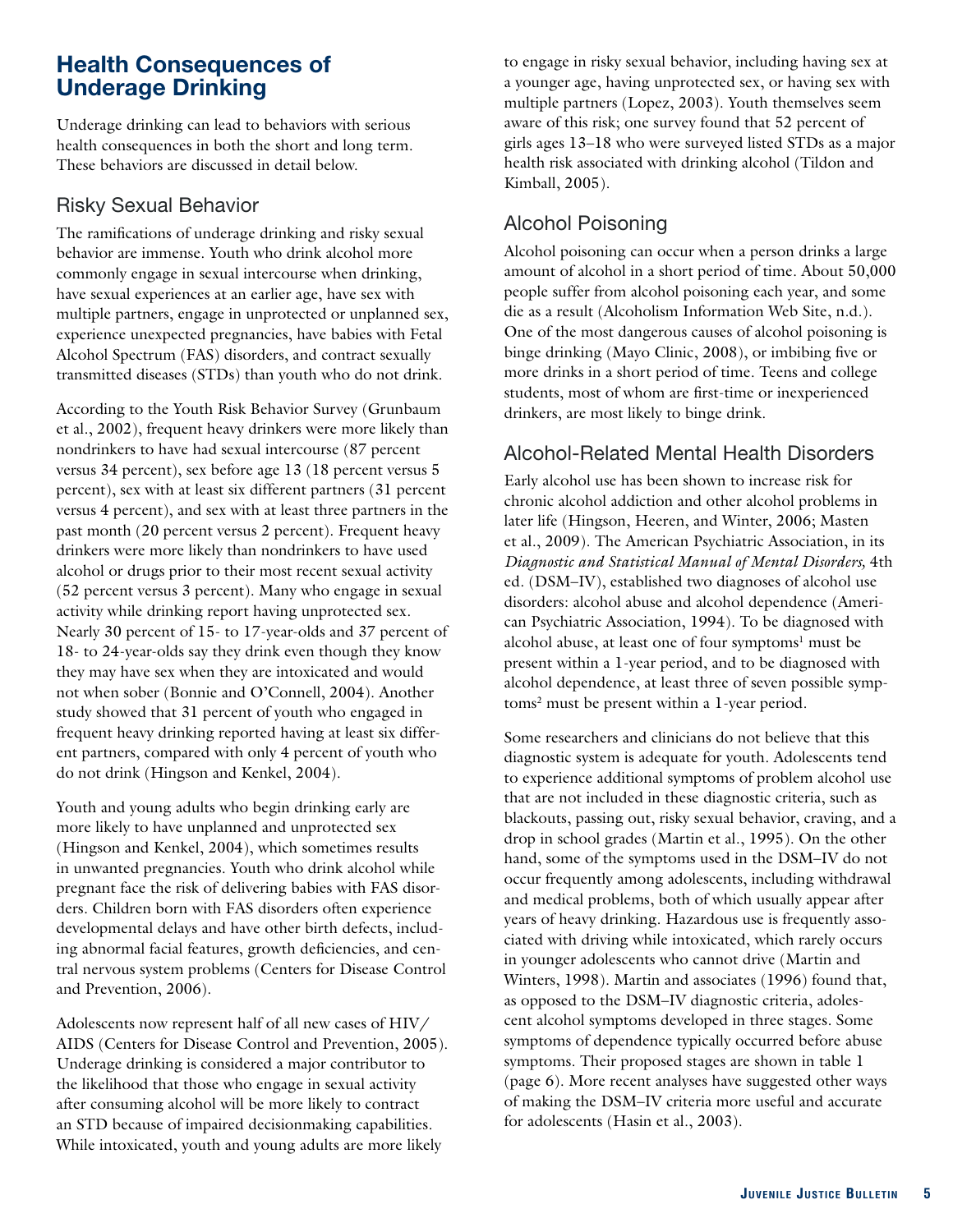

#### Other Drug Use

The younger a person is when he or she begins using alcohol, the more likely he or she is to use other drugs (Hingson, Heeren, and Edwards, 2008). Although many factors can affect whether youth progress to the use of other drugs and which ones they choose to use, alcohol is frequently followed by tobacco, then marijuana, and then other illicit hard drugs (Degenhardt et al., 2009; Gfroerer, Wu, and Penne, 2002; Welte and Barnes, 1985).

### Safety Consequences of Underage Drinking

Youth in the United States use alcohol more frequently than any other mood-altering substance. The immediate results of alcohol consumption often include impaired decisionmaking, risky behavior, and poor coordination. This section describes safety problems youth may encounter if they choose to abuse alcohol.

| <b>Stage</b> | Symptoms                                                                                                                                                                                                                                                 |
|--------------|----------------------------------------------------------------------------------------------------------------------------------------------------------------------------------------------------------------------------------------------------------|
| Stage 1      | Tolerance.<br>Drinking larger amounts or for a longer<br>٠<br>period than intended.<br>Large amounts of time spent using alcohol.<br>Failure to fulfill major role obligations at work,<br>٠<br>school, or home.<br>Social problems.<br>$\bullet$        |
| Stage 2      | Unsuccessful attempts or a persistent desire<br>to quit or cut down on drinking.<br>Reduced activities because of alcohol use.<br>Continued use despite physical or<br>۰<br>psychological problems.<br>Hazardous use.<br>Alcohol-related legal problems. |
| Stage 3      | Withdrawal.                                                                                                                                                                                                                                              |

#### Table 1. Stages of Youth Alcohol Involvement

### Driving While Impaired

Adolescents and young adults are the least experienced drivers on the road. When they consume alcohol, which impairs their judgment and coordination and makes them more likely to take risks, they cause crashes. In 2009, according to the National Highway Traffic Safety Administration (2010), 5,051 drivers ages 16–20 were involved in fatal motor vehicle crashes. Of those, 19 percent (951) had a blood alcohol concentration over the legal adult limit of 0.08. Of those killed in motor vehicle crashes who had been drinking, 74 percent were not wearing seatbelts. Youth are also more likely to ride in vehicles driven by peers who have been drinking. In 2001, 80 percent of youth who frequently drank alcohol reported they had ridden with a driver who had been drinking (Grunbaum et al., 2002).

Typically, motor vehicle crashes occur while youth are in cars and trucks, but youth may also be impaired on bicycles, motorcycles, or any other type of vehicle. The Youth Risk Behavior Survey (Grunbaum et al., 2002) found that, of the youth who identified themselves as frequent heavy drinkers, almost half (45 percent) never wore motorcycle helmets and a majority (92 percent) never wore bicycle helmets. Vehicle crashes can result in many kinds of injuries, including minor wounds, lifetime disabilities, and death. Injury rates remain unacceptably high.

### Other Accidental Injuries and Deaths

Alcohol-related injuries and deaths of youth and young adults from other types of accidents are just as prevalent as alcohol deaths from motor vehicles. In 2000, 6,936 persons younger than age 21 died from alcohol-related accidents, including drowning, burns, and falls. This represented 44 percent of all unintentional injury deaths linked to alcohol among persons younger than age 21 (Hingson and Kenkel, 2004).

Source: Martin et al., 1996.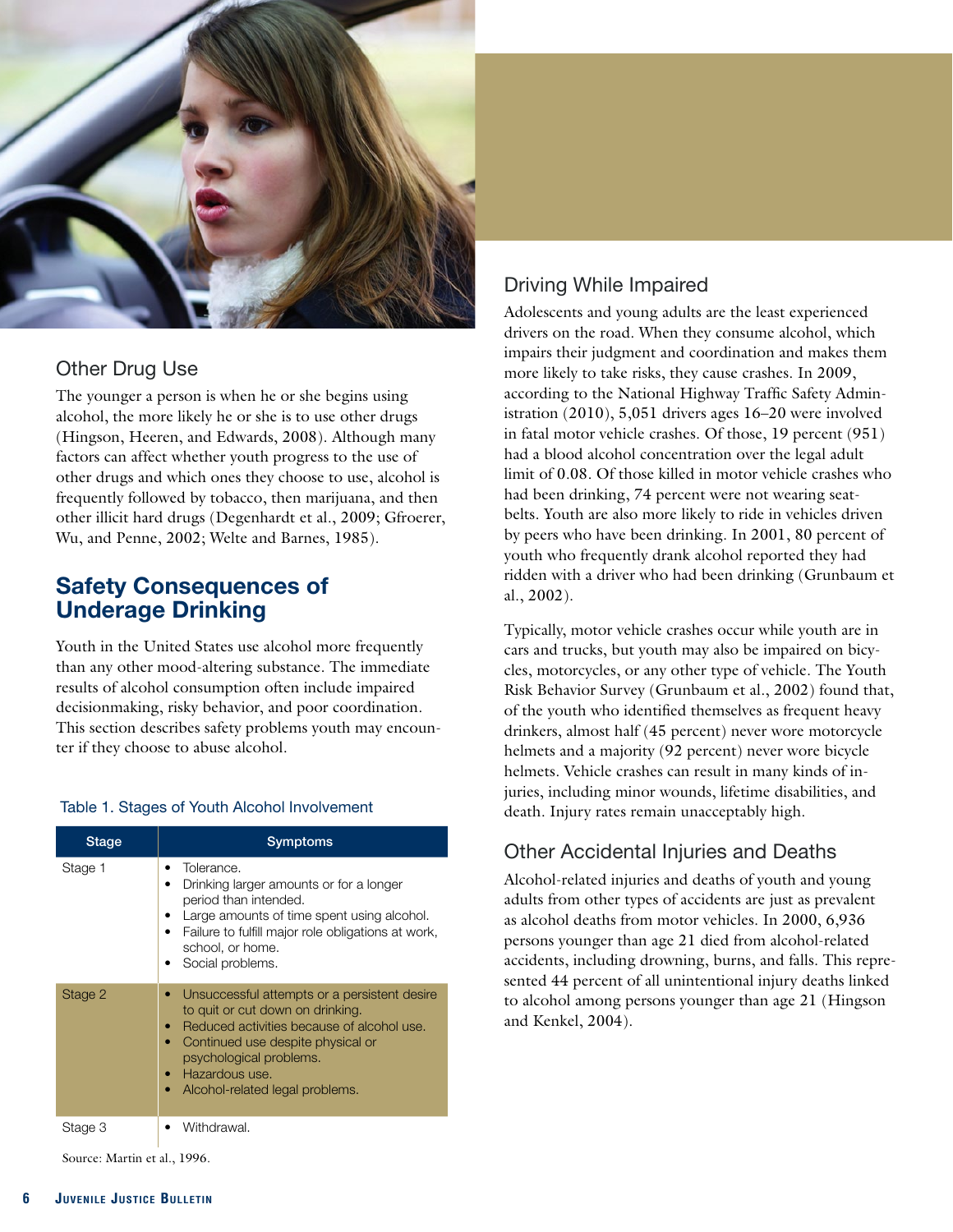*"Youth in the United States use alcohol more frequently than any other mood-altering substance."*

#### Homicides, Suicides, and Other Violence

Alcohol drinkers engage in more violent acts than nondrinkers. Many such acts are described below.

**Homicide.** According to Bonnie and O'Connell (2004), about 1,500 (36 percent) of homicides committed in 2000 by someone younger than age 21 involved alcohol consumption. Homicide is the second leading cause of death for youth between ages 15 and 24.

**Physical violence.** In 2001, the Youth Risk Behavior Survey (Grunbaum et al., 2002) reported that, of youth who drank four or more drinks on at least one occasion during the past 30 days, 44 percent carried a weapon and 22 percent carried a gun, as compared with 10 percent and 3 percent, respectively, of those who never drank. Frequent heavy drinkers became engaged in fights (both in general and at school) more frequently than nondrinkers (Hingson and Kenkel, 2004). In 2001, 696,000 college students were hit or assaulted by another college student who had been drinking (Hingson, Zha, and Weitzman, 2009).

**Sexual assault.** Dating violence also occurs much more frequently among underage drinkers than nondrinkers. Those who drank heavily and frequently were much more likely to have been hit or slapped by a boyfriend or girlfriend and to have been forced to have sex (Hingson and Kenkel, 2004). More than 70,000 students between ages 18 and 24 are victims of alcohol-related sexual assaults (National Institute on Alcohol Abuse and Alcoholism, 2007). Alcohol is often a factor for both assailants and victims in these assaults. As many sexual assaults are never reported, the actual rates of alcohol-related attacks may be much higher (Bonnie and O'Connell, 2004).

**Suicide.** Frequent, heavy alcohol use is linked to feelings of depression, hopelessness, and suicide ideation as well as suicide attempts (Dahl and Hariri, 2004). In 2000, approximately 300 alcohol-related youth suicides occurred (Bonnie and O'Connell, 2004).

### Social and Emotional Consequences of Underage Drinking

Underage drinking has serious social consequences for youth and young adults. During adolescence, youth shift from being more involved with their families to socializing more with peers. In turn, their peers influence their values and norms, particularly in late adolescence (Bonnie and O'Connell, 2004). If alcohol use is common among their friends, youth may begin drinking.

Heavy and frequent alcohol use may interfere with a young person's capacity to make prosocial choices. Frequent, heavy use of alcohol has been associated with low self-esteem, depression, conduct disorders, antisocial behavior, and anxiety in adolescents (Brown and Tapert, 2004). Developing self-control during adolescence is a major task, but alcohol use may create a dependency that defeats attempts at self-control. Moreover, alcohol use may lead to alienation and stigmatization by peers (Crowe and Schaefer, 1992).

### Academic Consequences of Underage Drinking

Alcohol use can impact youth's academic performance. Underage drinkers may miss classes, fall behind in their schoolwork, earn lower grades, and perform poorly on examinations and assignments (Wechsler et al., 2002; Johnson, 2004). They may also drop out, fail classes, or be expelled from school.

Nondrinking youth also can experience negative consequences when other youth drink, including (Johnson, 2004):

- Sleep or study time disruptions.
- Insults or humiliation from drinkers.
- Unwanted sexual advances.
- • Time spent taking care of an intoxicated friend.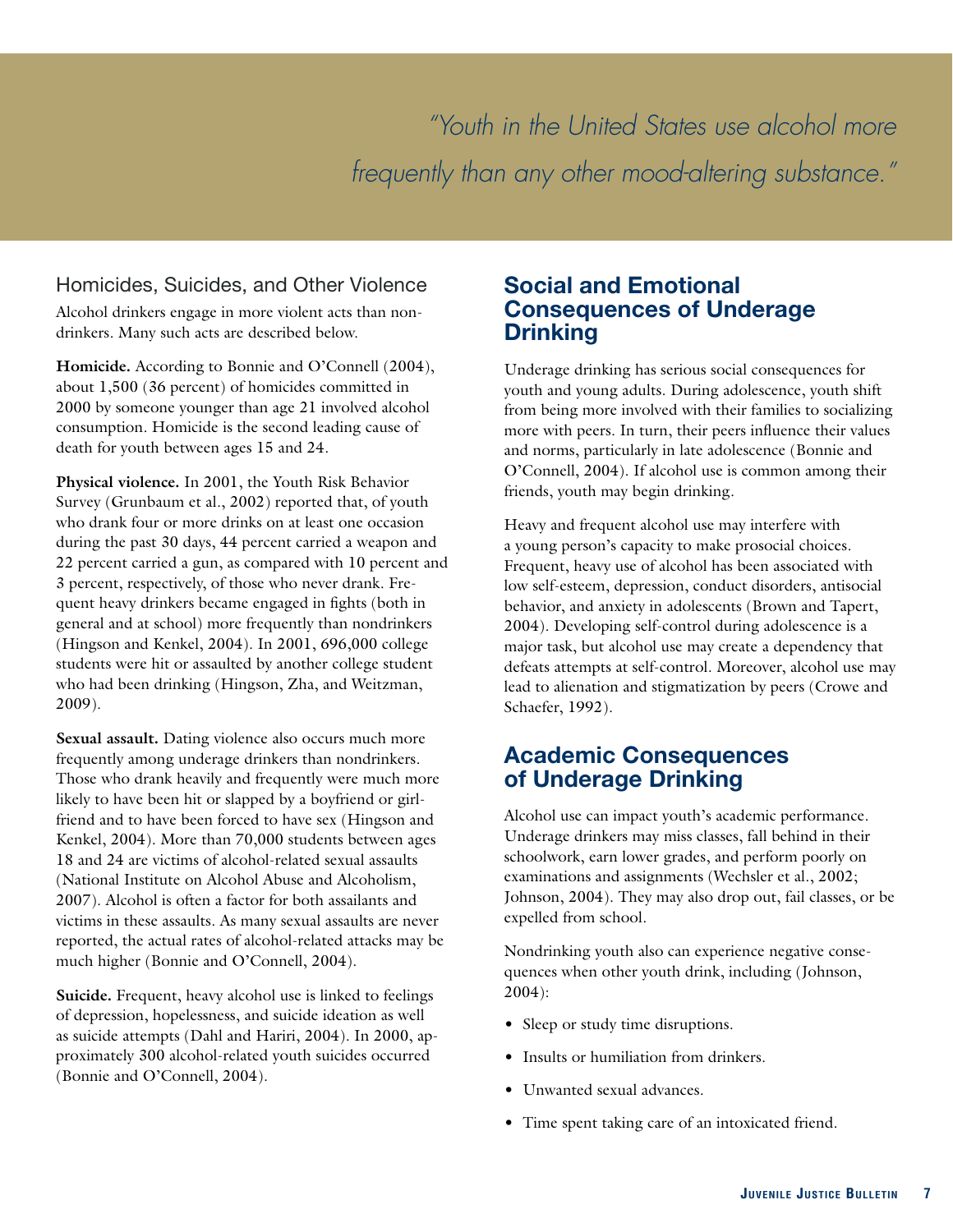*"Consumption of alcohol during the adolescent years can affect brain development and may result in long-term negative effects."*

- Arguments with intoxicated peers.
- Assaults by intoxicated peers.
- Personal property damage.

### Family Consequences of Underage Drinking

Families can contribute to underage drinking or can experience the negative consequences of a youth's drinking behavior. The consequences of underage drinking—such as health problems, social difficulties, dropping out of school, or legal consequences—may precipitate a family crisis. While the youth becomes preoccupied with obtaining and drinking alcohol, the family may focus on how to stop the youth's behavior, jeopardizing other family members' relationships and needs. Family members may struggle to control the situation, become resentful, feel guilty, and blame themselves and other family members for the problems that occur. Moreover, family members may try to protect the underage drinker from consequences by compensating and taking up the slack or drawing attention to another problem (Crowe and Schaefer, 1992).

### Economic Consequences of Underage Drinking

Underage drinking has both immediate and long-term economic consequences. Recent estimates calculated by the Pacific Institute for Research and Evaluation (n.d.) put the total cost of underage drinking at \$68 billion in 2007, as shown in table 2. According to this analysis, underage drinking costs \$1 (e.g., rebuilding property damage or vehicles after traffic crashes, medical care, or legal fees for violent acts) for every drink that an underage drinker consumes.

The immediate costs of underage drinking include personal costs and costs to a drinker's family, community, and legal system. Personal costs may include payment for alcohol treatment, medical services (e.g., for injuries in traffic accidents), and insurance (e.g., higher premiums from traffic accidents or convictions for driving under the influence). Parents may lose money driving underage drinkers to appointments and treatment or taking off work to

accompany the youth on court dates. The community pays for providing enforcement, supervision, and treatment services to youth and young adults charged with underage drinking (Bonnie and O'Connell, 2004).

Long-term costs are many and varied. One example of a long-term cost is the future potential earnings or contributions a youth will make to the workforce (Bonnie and O'Connell, 2004). This projection assumes that underage drinkers who do not receive treatment services have a greater risk of developing alcoholism or problems associated with alcohol use in adulthood. Although the individual may absorb some of these costs, society also pays because the individual may have difficulty finding and sustaining a good job. Moreover, students who binge drink in college may experience problems with regard to their grades, social life, and employment, which may eventually negatively affect their productivity at work. In the end, the actions of these individuals affect society at the broader level.

Another lifelong cost comes from unwanted pregnancies due to alcohol use. Youth who have children may require welfare for medical care. If their children have FAS disorders, treatment costs may contribute to further community costs.

#### Table 2. Costs of Underage Drinking

| <b>Expense</b>             | Cost (in billions) |
|----------------------------|--------------------|
| Medical costs              | 7.4                |
| Work loss costs            | 14.9               |
| Lost quality of life costs | 45.7               |
| <b>Total</b>               | \$68.0             |

Source: Pacific Institute for Research and Evaluation, n.d.

## Conclusion

Raising the minimum age to purchase alcohol to 21 in the United States has had an exceptionally positive effect on the health and safety of youth. Unfortunately, underage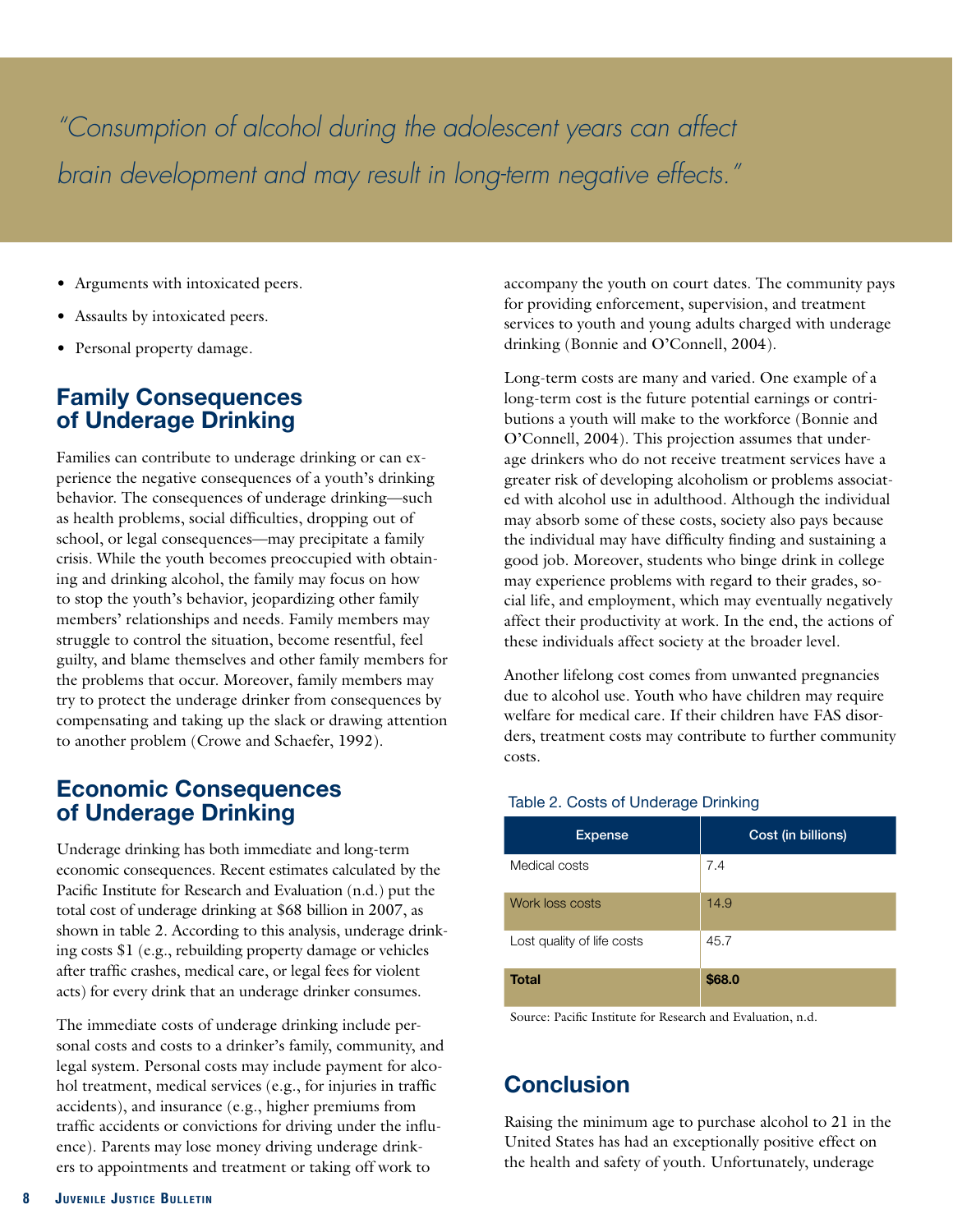

drinking is still common and can have tragic consequences. Many people view drinking alcohol as a fairly typical activity for youth and young adults, and young people often find it relatively easy to obtain alcoholic beverages. However, the psychoactive properties of alcohol cause impaired decisionmaking, poor coordination, and engagement in risky behaviors. Alcohol use can damage the brain and other body systems and organs.

Underage drinkers often face legal consequences for their actions. When establishing penalties for youth, justice system professionals must work on changing the attitudes and behaviors of underage drinkers to avert further consequences for the youth and their families. Communities and the justice system must provide prevention, intervention, and treatment services early so that youth stop drinking, start living productive lives, and contribute to their communities.

### For More Information

This bulletin was adapted from *Underage Drinking: Intervention Principles and Practice Guidelines for Community Corrections* (Crowe et al., 2011). The bulletin highlights the importance of preventing and reducing the consumption of alcohol by youth younger than age 21 and is the second in an OJJDP series on underage drinking. The goal of the series is to better inform practitioners, policymakers, and judges on the effects of underage drinking in the hope that this information will support the development of more effective policy and practice guidelines to combat the problem.

Other bulletins in the series provide guidelines, culled from evidence-based practice literature, to aid community supervision professionals in their work with underage drinkers, outline some of the legal issues that these professionals may encounter when working with underage drinkers, and present findings from an evaluation of OJJDP's Enforcing Underage Drinking Laws initiative implemented in five communities with local Air Force bases.

The bulletins can be accessed from OJJDP's Web site, ojjdp.gov. *Underage Drinking: Intervention Principles and*  *Practice Guidelines for Community Corrections* is available online at www.appa-net.org/eweb/docs/appa/pubs/ UDIPPGCC.pdf.

### **Endnotes**

1. These symptoms include role impairment (i.e., frequent intoxication at work, home, or school), hazardous use, legal problems, and social problems.

2. These symptoms include gaining tolerance (i.e., the need to consume more to become intoxicated), going through withdrawal, drinking more or for longer than intended, making unsuccessful attempts to quit, spending a lot of time drinking, reducing social or recreational activities, and developing psychological or physical problems.

### **References**

Alcoholism: Clinical & Experimental Research. 2007. Children with attention deficit hyperactivity disorder at risk for alcohol problems. *ScienceDaily.* Available online: www.sciencedaily.com/ releases/2007/03/070326181541.htm.

Alcoholism Information Web Site. n.d. Alcohol poisoning symptoms. Available online: www.alcoholism-information.com/ Alcohol\_Poisoning\_Symptoms.html.

American Medical Association. 2010. *Harmful Consequences of Alcohol Use on the Brains of Children, Adolescents, and College Students.* Chicago, IL: American Medical Association, Office of Alcohol and Other Drug Abuse.

American Psychiatric Association. 1994. *Diagnostic and Statistical Manual of Mental Disorders,* 4th ed. Washington, DC: American Psychiatric Association.

Berk, L.E. 2009. *Development Through the Lifespan,* 5th ed. Boston, MA: Allyn and Bacon.

Bonnie, R.J., and O'Connell, M.E., eds. 2004. *Reducing Underage Drinking: A Collective Responsibility.* Washington, DC: The National Academies Press.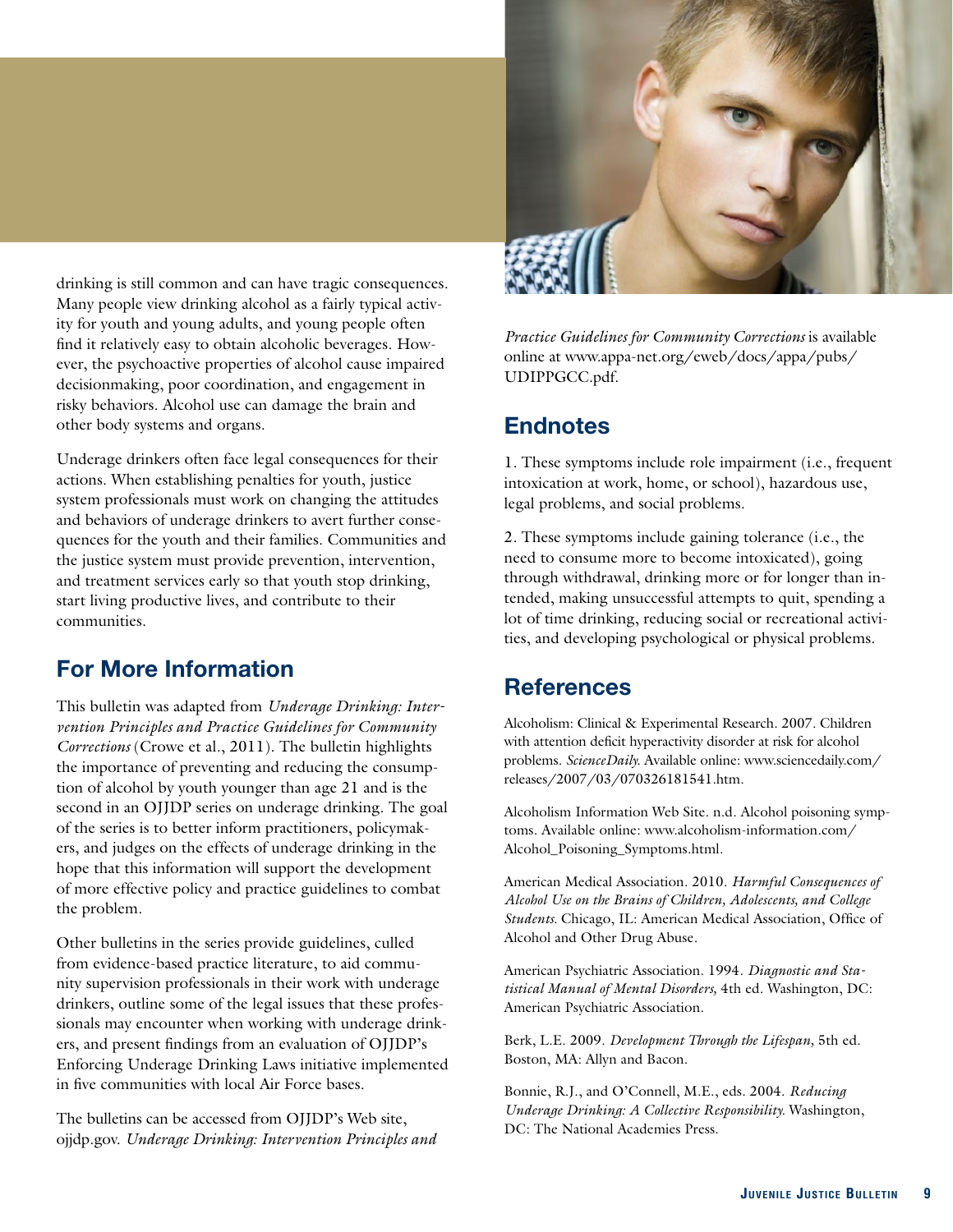Brannigan, R., Falco, M., Dusenbury, L., and Hansen, W.B. 2004. Teen treatment: Addressing alcohol problems among adolescents. In *Reducing Underage Drinking: A Collective Responsibility,* edited by R.J. Bonnie and M.E. O'Connell. Washington, DC: The National Academies Press, pp. 697–715.

Bray, J.H., Adams, G.J., Getz, J.G., and Baer, P.E. 2001. Developmental, family, and ethnic influences on adolescent alcohol usage: A growth curve approach. *Journal of Family Psychology* 15(2):301–314.

Brown, S.A., and Tapert, S.F. 2004. Health consequences of adolescent alcohol involvement. In *Reducing Underage Drinking: A Collective Responsibility,* edited by R.J. Bonnie and M.E. O'Connell. Washington, DC: The National Academies Press, pp. 383–401.

Caissy, G.A. 1994. *Early Adolescence: Understanding the 10 to 15 Year Old.* New York, NY: Plenum Press.

Catalano, R.F., Haggerty, K.P., Oesterle, S., Fleming, C.B., and Hawkins, J.D. 2004. The importance of bonding to school for healthy development: Findings from the social development research group. *Journal of School Health* 74:252–261.

Centers for Disease Control and Prevention. 2005. 10 leading causes of death, United States. Available online: http:// webappa.cdc.gov/cgi-bin/broker.exe.

Centers for Disease Control and Prevention. 2006. Fetal alcohol spectrum disorders. Available online: www.cdc.gov/ncbddd/fas/ fasask.htm.

Coalition for Juvenile Justice. 2006. *What Are the Implications of Adolescent Brain Development for Juvenile Justice?* Washington, DC: Coalition for Juvenile Justice.

Crowe, A.H., Mullins, T.G., Cobb, K.A., and Lowe, N.C. 2011. *Underage Drinking: Intervention Principles and Practice Guidelines for Community Corrections.* Lexington, KY: American Probation and Parole Association.

Crowe, A.H., and Schaefer, P.J. 1992. *Identifying and Intervening With Drug-Involved Youth.* Lexington, KY: American Probation and Parole Association.

Dahl, R., and Hariri, A. 2004. *Frontiers of Research on Adolescent Decision Making: Contributions From the Biological, Behavioral, and Social Sciences.* Pittsburgh, PA: University of Pittsburgh School of Medicine, Western Psychiatric Institute and Clinic.

Degenhardt, L., Chiu, W.T., Conway, K., Dierker, L., Glantz, M., Kalaydjian, A., Merikangas, K., Sampson, N., Swendsen, J., and Kessler, R.C. 2009. Does the "gateway" matter? Associations between the order of drug use initiation and the development of drug dependence in the national comorbidity study replication. *Psychological Medicine* 39:157–167.

Essau, C.A., and Hutchinson, D. 2008. *Adolescent Addiction: Epidemiology, Assessment, and Treatment.* Burlington, MA: Academic Press.

Gfroerer, J.C., Wu, L.T., and Penne, M.A. 2002. *Initiation of Marijuana Use: Trends, Patterns, and Implications.* Rockville, MD: U.S. Department of Health and Human Services, Substance Abuse and Mental Health Services Administration, Office of Applied Studies.

Grube, J.W. 2004. Alcohol in the media: Drinking portrayals, alcohol advertising, and alcohol consumption among youth. In *Reducing Underage Drinking: A Collective Responsibility,* edited by R.J. Bonnie and M.E. O'Connell. Washington, DC: The National Academies Press, pp. 597–624.

Grunbaum, J.A., Kann, L., Kinchen, S.A., Williams, B., Ross, J.G., Lowry, R., and Kolbe, L. 2002. Youth risk behavior surveillance: United States 2001. *Morbidity and Mortality Weekly Report* 51(SS–4):1–64.

Hasin, D., Schuckit, M., Martin, C., Grant, B., Bucholz, K., and Helzer, J. 2003. The validity of DSM–IV alcohol dependence: What do we know and what do we need to know? *Alcoholism: Clinical & Experimental Research* 27(2):244–252.

Henry, K.L., Swaim, R.C., and Slater, M.D. 2005. Intra-individual variability of school bonding and adolescents' beliefs about the effect of substance use on future aspirations. *Prevention Science* 6:101–112.

Hiller-Sturmhofel, S., and Swartzwelder, H.S. n.d. Alcohol's effects on the adolescent brain—What can be learned from animal models. Bethesda, MD: U.S. Department of Health and Human Services, National Institutes of Health, National Institute on Alcohol Abuse and Alcoholism. Available online: http://pubs. niaaa.nih.gov/publications/arh284/213-221.htm.

Hingson, R.W., Heeren, T., and Edwards, W.M. 2008. Age at drinking onset, alcohol dependence, and their relation to drug use and dependence, drinking under the influence of drugs, and motorvehicle crash involvement because of drugs. *Journal of Studies on Alcohol and Drugs* 69(2):192–201.

Hingson, R.W., Heeren, T., and Winter, M. 2006. Age at drinking onset and alcohol dependence: Age at onset, duration, and severity. *Archives of Pediatrics and Adolescent Medicine* 160(7):739–746.

Hingson, R., and Kenkel, D. 2004. Social, health, and economic consequences of underage drinking. In *Reducing Underage Drinking: A Collective Responsibility,* edited by R.J. Bonnie and M.E. O'Connell. Washington, DC: The National Academies Press, pp. 351–382.

Hingson, R., Zha, W., and Weitzman, E. 2009. Magnitude of and trends in alcohol-related mortality and morbidity among U.S. college students ages 18–24, 1998–2005. *Journal of Studies on Alcohol and Drugs* (supplement 16):12–20.

Holmes, G.R. 1995. *Helping Teenagers Into Adulthood: A Guide for the Next Generation.* Westport, CT: Praeger.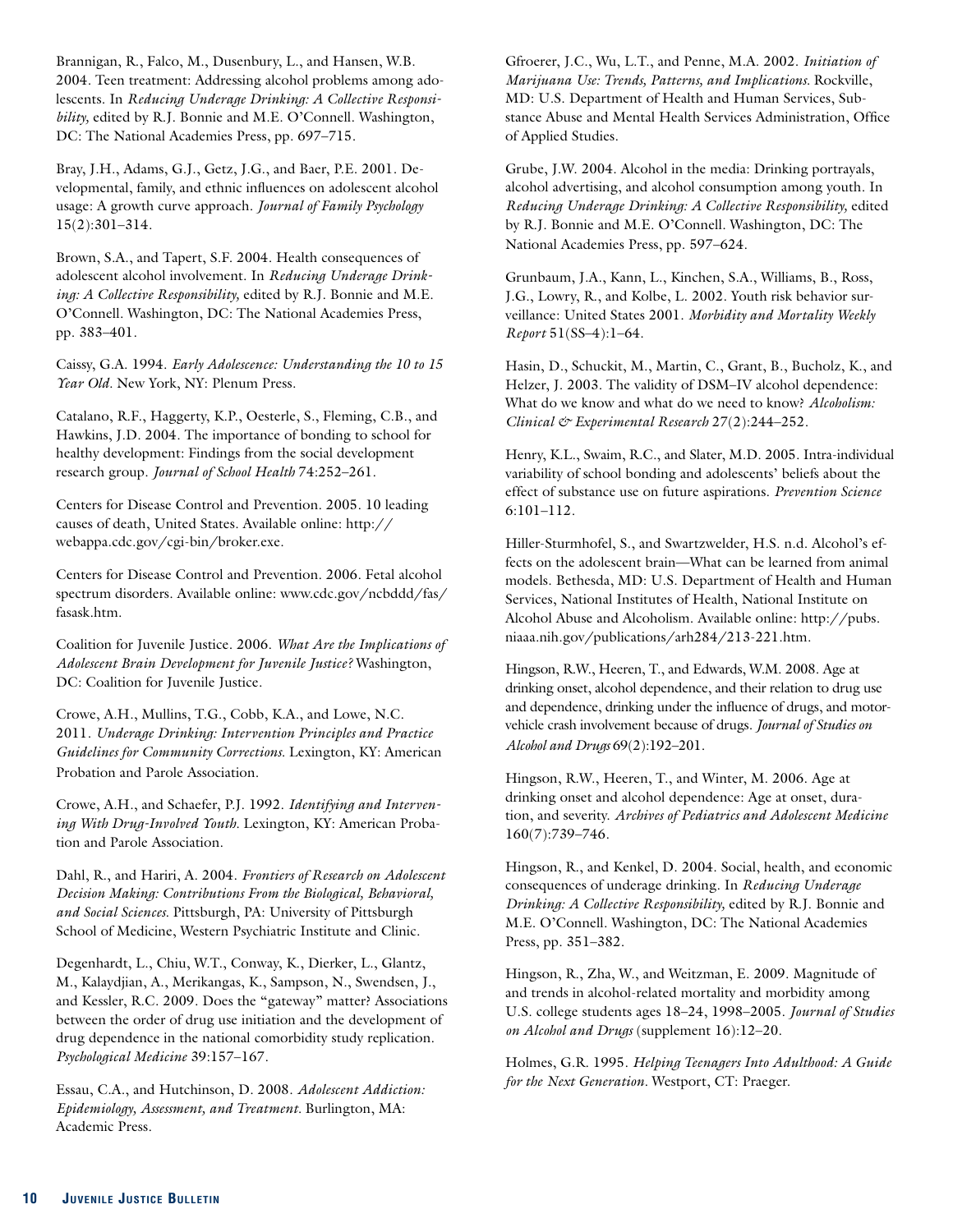Jernigan, D., and O'Hara, J. 2004. Alcohol advertising and promotions. In *Reducing Underage Drinking: A Collective Responsibility,* edited by R.J. Bonnie and M.E. O'Connell. Washington, DC: The National Academies Press, pp. 625–653.

Johnson, K.D. 2004. *Underage Drinking: Problem-Oriented Guides for Police,* Problem-Specific Guide Series, No. 27*.* Washington, DC: U.S. Department of Justice, Office of Community Oriented Policing Services.

King, K.M., and Chassin, L. 2004. Mediating and moderated effects of adolescent behavioral undercontrol and parenting in the prediction of drug use disorders in emerging adulthood. *Psychology of Addictive Behaviors* 18(3):239–249.

Lewohl, J.M., Wang, L., Miles, M.F., Zhang, L., Dodd, P.R., and Harris, R.A. 2000. Gene expression in human alcoholism: Microarray analysis of frontal cortex. *Alcoholism: Clinical & Experimental Research* 24(12):1873–1882.

Lopez, R.I. 2003. *The Teen Health Book: A Parent's Guide to Adolescent Health and Well-Being.* New York, NY: W.W. Norton and Company.

Martin, C.S., Kaczynski, N.A., Maisto, S.A., Bukstein, O.M., and Moss, H.B. 1995. Patterns of DSM–IV alcohol abuse and dependence symptoms in adolescent drinkers. *Journal of Studies on Alcohol* 56:672–680.

Martin, C.S., Langenbucher, J.W., Kaczynski, N.A., and Chung, T. 1996. Staging in the onset of DSM–IV alcohol abuse and dependence symptoms in adolescent drinkers. *Journal of Studies on Alcohol* 57:549–558.

Martin, C.S., and Winters, K.C. 1998. Diagnosis and assessment of alcohol use disorders among adolescents. *Alcohol Health and Research World* 22(2):95–105.

Mason, W.Z., and Windle, M. 2001. Family, religious, school and peer influences on adolescent alcohol use: A longitudinal study. *Journal of Studies on Alcohol* 62:44–53.

Masten, A., Faden, F., Zucker, R., and Spear, L. 2009. A developmental perspective on underage alcohol use. *Alcohol Research and Health* 32(1):3–15.

Mayo Clinic. 2008. Alcohol poisoning. Available online: www. mayoclinic.com/health/alcohol-poisoning/DS00861.

Medical News Today. 2005. Breakdown of myelin insulation in brain's wiring implicated in childhood developmental disorders. Available online: www.medicalnewstoday.com/articles/33614. php.

Medina, K.L., McQueeny, T., Nagel, B.J., Hanson, K.L., Schweinsburg, A.D., and Tapert, S.F. 2008. Prefrontal cortex volumes in adolescents with alcohol use disorders: Unique gender effects. *Alcoholism: Clinical & Experimental Research* 32(3):386–394.

National Highway Traffic Safety Administration. 2010. *Traffic Safety Facts, 2009 Data: Alcohol-Impaired Driving.* Washington, DC: National Highway Traffic Safety Administration. Available online: www-nrd.nhtsa.dot.gov/Pubs/811385.pdf.

National Institute on Alcohol Abuse and Alcoholism. 2007. A snapshot of annual high-risk college drinking consequences. Available online: www.collegedrinkingprevention.gov/ StatsSummaries/snapshot.aspx.

National Institute on Drug Abuse. 2011. DrugFacts: High school and youth trends. Available online: www.nida.nih.gov/ Infofacts/HSYouthtrends.html.

Newton, M. 1995. *Adolescence: Guiding Youth Through the Perilous Ordeal.* New York, NY: W.W. Norton and Company.

O'Connell, J. 2009. The adolescent brain and substance use. Sacramento, CA: California Department of Education. Available online: www.cde.ca.gov/ls/he/at/documents/grfactsheet12. pdf.

Pacific Institute for Research and Evaluation. n.d. *Causal Factors in the Prevention of Underage Drinking.* Calverton, MD: Pacific Institute for Research and Evaluation.

Society for Neuroscience. 2008. *Brain Facts: A Primer on the Brain and Nervous System.* Washington, DC: Society for Neuroscience.

Tildon, M., and Kimball, L. 2005. New survey reveals alarming data on moms, daughters and underage drinking. Washington, DC: The Century Council.

Vernon, A. 2002. *What Works When With Children and Adolescents: A Handbook of Individual Counseling Techniques.* Champaign, IL: Research Press.

von Diemen, L., Bassani, D., Fuchs, S., Szobot, C., and Pechansky, F. 2008. Impulsivity, age of first alcohol use and substance use disorders among male adolescents: A population-based case– control study. *Addiction* 103(7):1198–1205.

Wechsler, H., Lee, J.E., Kuo, M., Seibring, M., Nelson, T.F., and Lee, H.P. 2002. Trends in college binge drinking during a period of increased prevention efforts: Findings from four Harvard School of Public Health study surveys, 1993–2001. *Journal of American College Health* 50(5):203–217.

Welte, J.W., and Barnes, G.M. 1985. Alcohol: The gateway to other drug use among secondary-school students. *Journal of Youth and Adolescence* 14(6):487–498.

Winters, K.C. 2009. Adolescent brain development and alcohol abuse. *The Journal of Global Drug Policy and Practice* 3(3). Available online: http://www.globaldrugpolicy.org/Issues/ Vol%203%20Issue%203/Adolescent%20Brain%20Development. pdf.